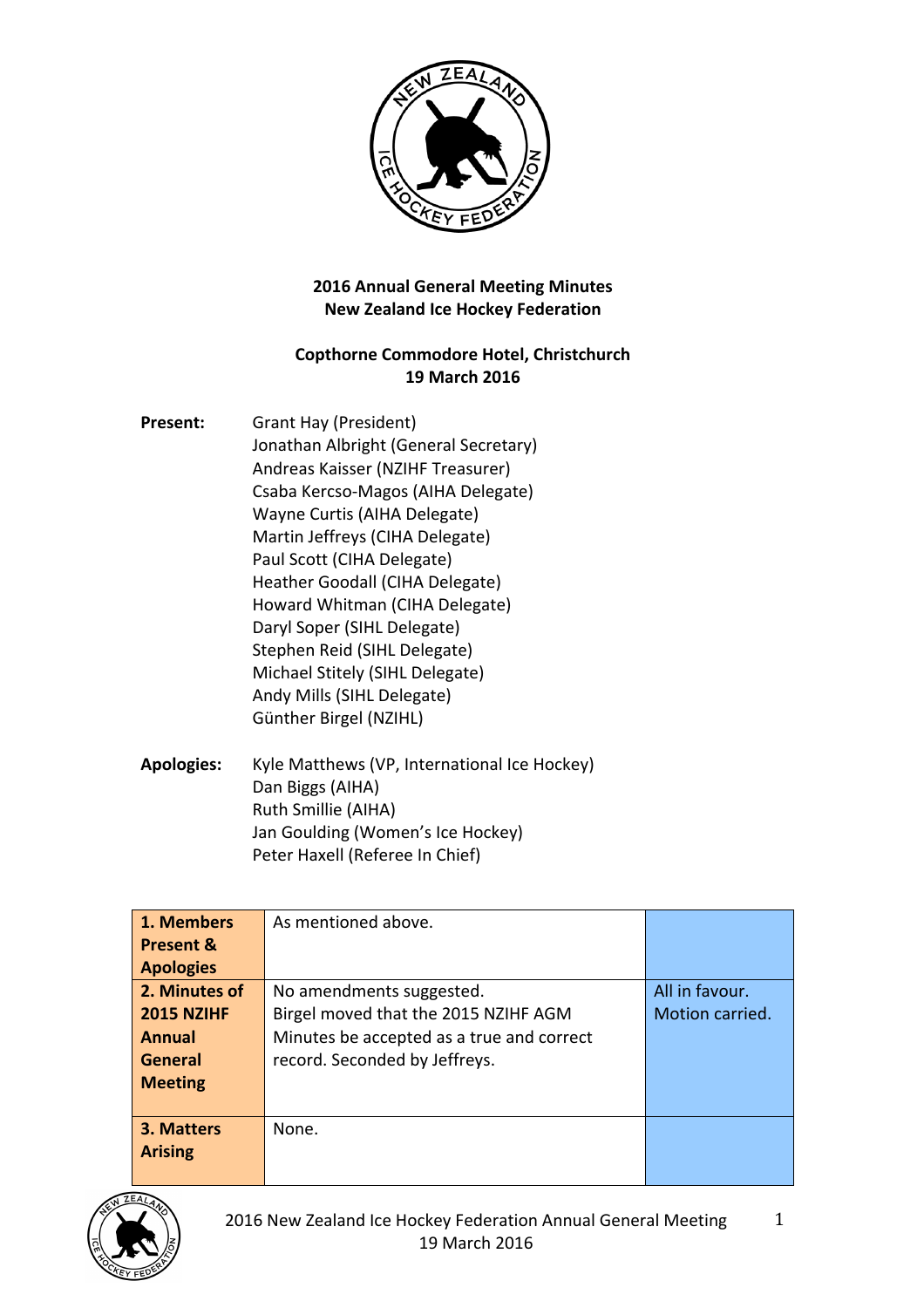

| 4. Reports                                 |                                                                                                                                                                                                                                                                                                                                                                                                                                                                                                                                                                                                                   |                                                                                                                                                                                       |
|--------------------------------------------|-------------------------------------------------------------------------------------------------------------------------------------------------------------------------------------------------------------------------------------------------------------------------------------------------------------------------------------------------------------------------------------------------------------------------------------------------------------------------------------------------------------------------------------------------------------------------------------------------------------------|---------------------------------------------------------------------------------------------------------------------------------------------------------------------------------------|
| President                                  | Hay gave an emotional President's report - his<br>final as NZIHF President.                                                                                                                                                                                                                                                                                                                                                                                                                                                                                                                                       |                                                                                                                                                                                       |
|                                            | Hay moved that the 'President's Fund' account<br>be renamed the 'NZIHF Immdiate Past<br>President's Fund' and be available exclusively at<br>his discretion to use for the benefit of NZ Ice<br>Hockey, but mainly in 4 areas:<br>1. Rink Development;<br>2. Generate income for Ice Blacks & Ice<br>Fernz players by enabling international<br>tours to come to NZ;<br>3. National Skills Development Programme<br>4. Representing NZIHF Domestically and<br>Internationally.<br>This account would continue to be<br>administered by the NZIHF Treasurer and will<br>be checked by the NZIHF auditors annually. | Moved by Hay.<br>Seconded by<br>Kaisser. All in<br>favour. Carried.                                                                                                                   |
|                                            | Hay thanked the NZIHF volunteers and general<br>Secretary for their hard work.<br>Hay assured that he will continue to work in ice<br>hockey, but in a different capacity. Focus will be<br>the building of rinks, encourage international<br>teams to come to New Zealand, and the<br>creation and maintenance of a National Skills<br>Development Programme.                                                                                                                                                                                                                                                    |                                                                                                                                                                                       |
| Director of<br>International<br>Ice Hockey | Hay summarized Matthews' report in his<br>absence.<br>National Teams in good shape.<br>Questions arose regarding length of<br>appointment term for the Ice Blacks and Ice<br>Fernz.                                                                                                                                                                                                                                                                                                                                                                                                                               | <b>NZIHF</b><br>Management<br>Committee to<br>decide if the Ice<br><b>Blacks and Ice</b><br>Fernz go with 3<br>year<br>appointment, or<br>1 year<br>appointment to<br>go in line with |

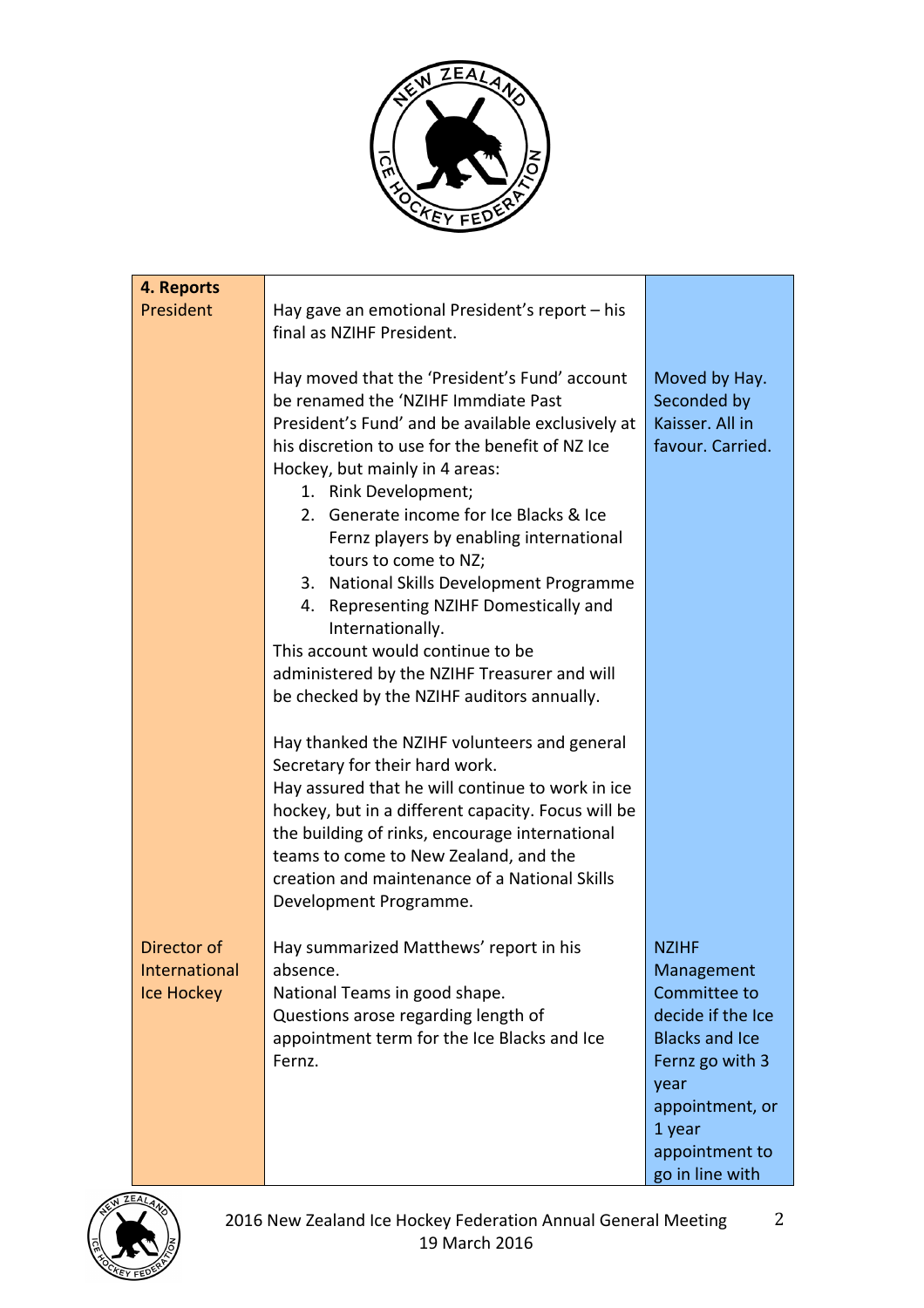

|                                                  |                                                                                                                                                                                                                                          | Junior Teams.                                                                                                                                                                |
|--------------------------------------------------|------------------------------------------------------------------------------------------------------------------------------------------------------------------------------------------------------------------------------------------|------------------------------------------------------------------------------------------------------------------------------------------------------------------------------|
|                                                  |                                                                                                                                                                                                                                          | Hay moved that<br>Matthews'<br>report be<br>accepted.<br>Seconded by<br>Soper. All in<br>favour. Carried.                                                                    |
| <b>Director</b><br><b>National Ice</b><br>Hockey | Scott summarized his 2015 Report.<br>Were some issues with the NZWIHL Events<br>Manual, specifically the tiebreaker rule.<br>Proposed a template Events Manual for all<br>Leagues, with add-ons to suit each League's<br>requirements.   | Scott to work on<br><b>NZIHF Events</b><br><b>Manual</b><br>Template.<br>Hay moved that<br>his report be<br>accepted.<br>Seconded by<br>Jeffreys. All in<br>favour. Carried. |
| <b>Treasury</b>                                  | Kaisser summarized his 2015 Report.<br>NZIHF is in a good financial position.<br>Debt collection will assist with the healthy<br>balance.<br>Jeffreys proposed that the accounts be<br>renamed with the current names of the<br>Leagues. | Proposed the<br>creation and<br>maintenance of<br>a yearly budget.<br>Kaisser moved<br>that his report<br>be accepted.<br>Seconded by<br>Reid. All in<br>favour. Carried.    |
| Referee in<br><b>Chief</b>                       | Hay summarized Haxell's 2015 Referee in Chief<br>report.<br>Some frustrations arose with referee<br>attendance at Officials' courses.<br>Haxell requested that each rink has an<br>operating Automatic External Defibrillator.           | NZIHF to write to<br>each rink<br>requesting this.<br>Hay moved that<br>Haxell's report                                                                                      |

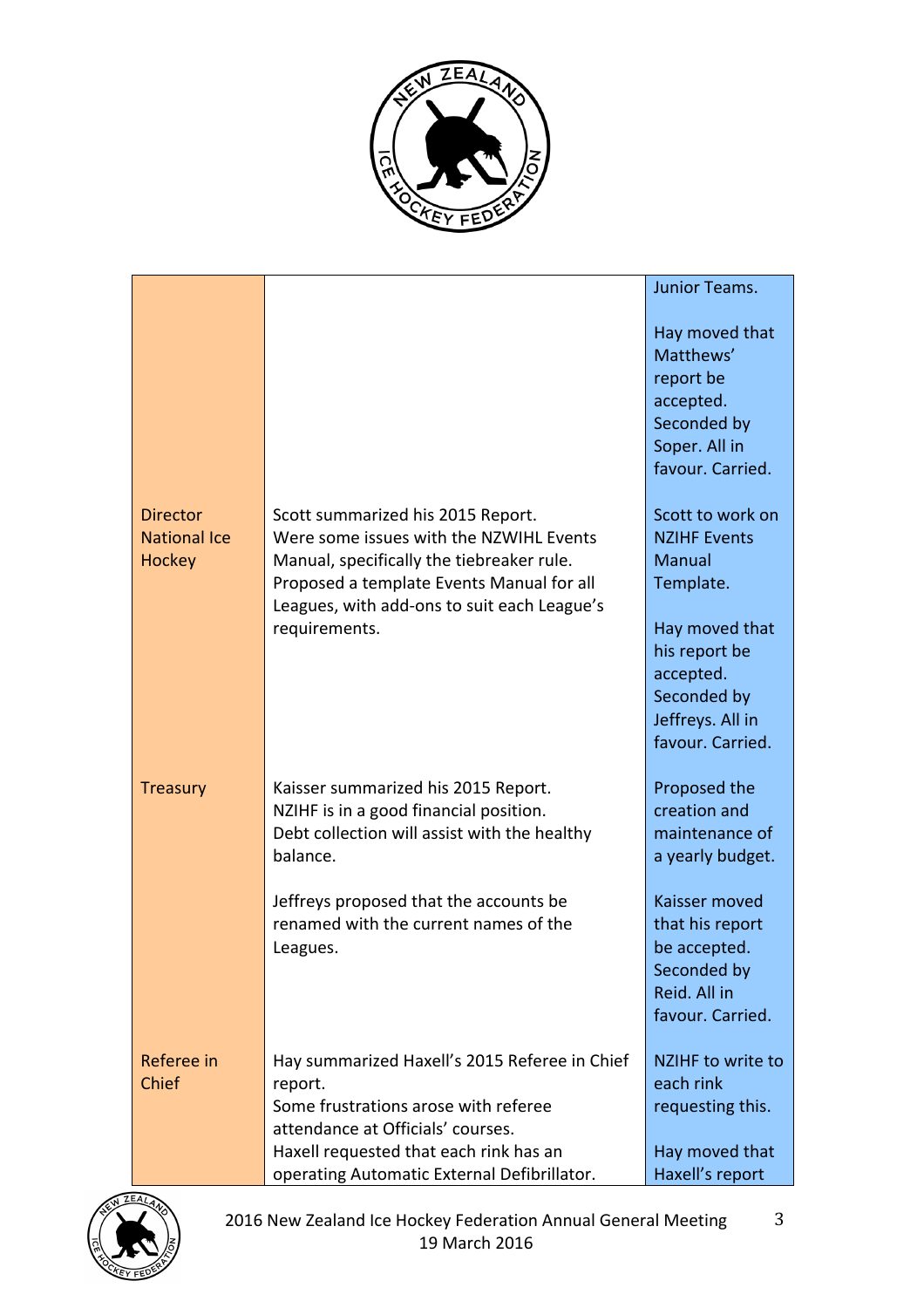

|                                            |                                                                                                                                                                                                                                                                                                                                                                                                      | be accepted.<br>Seconded by<br>Reid. All in<br>favour. Carried.                                               |
|--------------------------------------------|------------------------------------------------------------------------------------------------------------------------------------------------------------------------------------------------------------------------------------------------------------------------------------------------------------------------------------------------------------------------------------------------------|---------------------------------------------------------------------------------------------------------------|
| General<br>Secretary                       | Albright summarized his report.<br>Long Term Projects: Constitutional Review,<br>Strategic Plan, Reworking of GS Contract.<br>Medium Term Projects: Office, IIHF Hydra,<br>National Team Managerial Support.<br>Short Term Projects: General Maintenance, ITC<br>Transfers, Regional Transfers, Website.<br>Albright indicated he was grateful to the NZIHF<br>for this job, and wished to continue. | Albright moved<br>that his report<br>be accepted.<br>Seconded by<br>Hay. All in<br>favour. Carried.           |
| <b>NZIHL</b>                               | Birgel summarized the 2015 NZIHL Season.<br>A good moment from last year involved the<br>Stampede vs. Ice Blacks, where the kids<br>remained on the ice with the current players.<br>Birgel looking to step down from League GM in<br>2016.                                                                                                                                                          | <b>Birgel moved</b><br>that his report<br>be accepted.<br>Seconded by<br>Curtis. All in<br>favour. Carried.   |
| <b>NZ Junior</b><br>Leagues                | Kaisser summarized the 2015 Junior Leagues,<br>and proposed a League Restructure.<br>After discussion, was decided that the Leagues<br>would be restructured as indicated in the<br>Remits.                                                                                                                                                                                                          | Kaisser moved<br>that his report<br>be accepted.<br>Seconded by<br>Hay. All in<br>favour. Carried.            |
| Women's<br><b>Hockey</b>                   | Albright summarized Goulding's report.<br>Women's League ran well, however issues with<br>the Events Manual.<br>Goulding looking to step down from Portfolio<br>and General Manager position.                                                                                                                                                                                                        | Albright moved<br>that Goulding's<br>report be<br>accepted.<br>Seconded by<br>Hay. All in<br>favour. Carried. |
| <b>National</b><br>Coaching<br>Coordinator | Kaisser summarized the Coaching Activities for<br>2015.<br>Albright added that the Coaching Strategy has                                                                                                                                                                                                                                                                                             | Was endorsed<br>that the National<br>Coaching                                                                 |

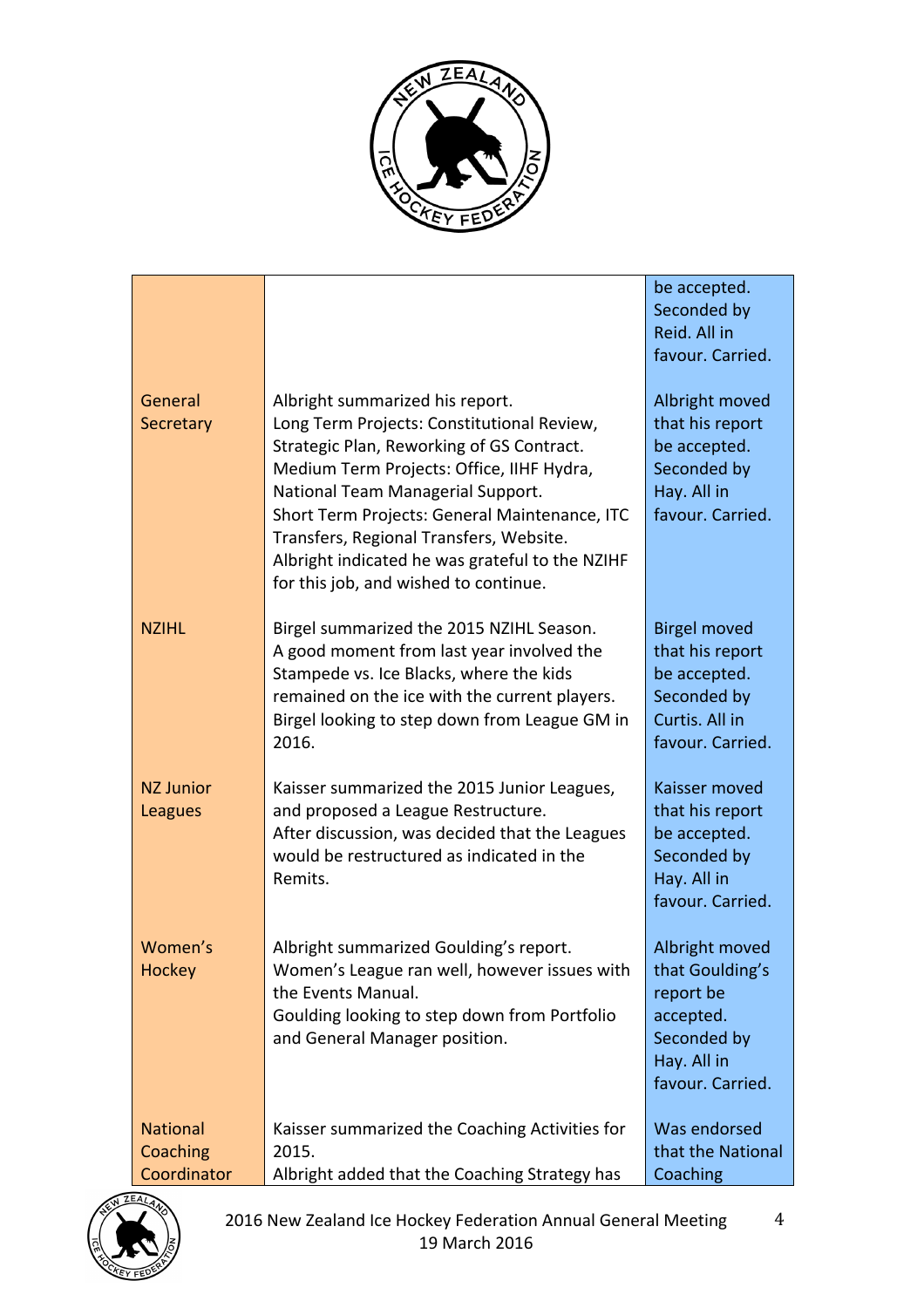

|                                                           | been a success, and plans are underway for<br>2016.<br>Discussion was had over the minimum coaching<br>standards, as outlined in the original 2013<br>Coaching Strategy Document.                                                                                                                                                                                                                   | Coordinator is to<br>enforce the<br>minimum<br>requirements.<br>Moved by Hay.<br>Seconded by<br>Scott. All in<br>favour. Carried. |
|-----------------------------------------------------------|-----------------------------------------------------------------------------------------------------------------------------------------------------------------------------------------------------------------------------------------------------------------------------------------------------------------------------------------------------------------------------------------------------|-----------------------------------------------------------------------------------------------------------------------------------|
|                                                           |                                                                                                                                                                                                                                                                                                                                                                                                     | Kaisser to<br>provide a<br>recommendation<br>on how the<br>minimum<br>requirements<br>are implemented<br>on a fair basis.         |
| <b>2015 IIHF</b><br>Development<br>Camp                   | Hay summarized the reports from Matthew<br>Sandford and the players who attended.                                                                                                                                                                                                                                                                                                                   | Hay moved that<br>these reports be<br>accepted.<br>Seconded by<br>Kaisser. All in<br>favour. Carried.                             |
| Registrar                                                 | Kaisser voiced concerns over the registration<br>process, and the gathering of accurate<br>numbers.<br>Auckland - working well with Club Hub.<br>Canterbury - Double registrations occurring.<br>Southern - Difficulties in getting accurate<br>numbers. Not following the template made by<br>Kaisser.<br>Albright summarized the plans for National<br>website registration, for the 2017 season. |                                                                                                                                   |
| <b>2015 IIHF</b><br>Congress &<br>Semi-Annual<br>Congress | Hay and Albright summarized their attendance<br>at these congresses. No major decisions made<br>at either congress.<br>Albright indicated the value of attending the                                                                                                                                                                                                                                |                                                                                                                                   |

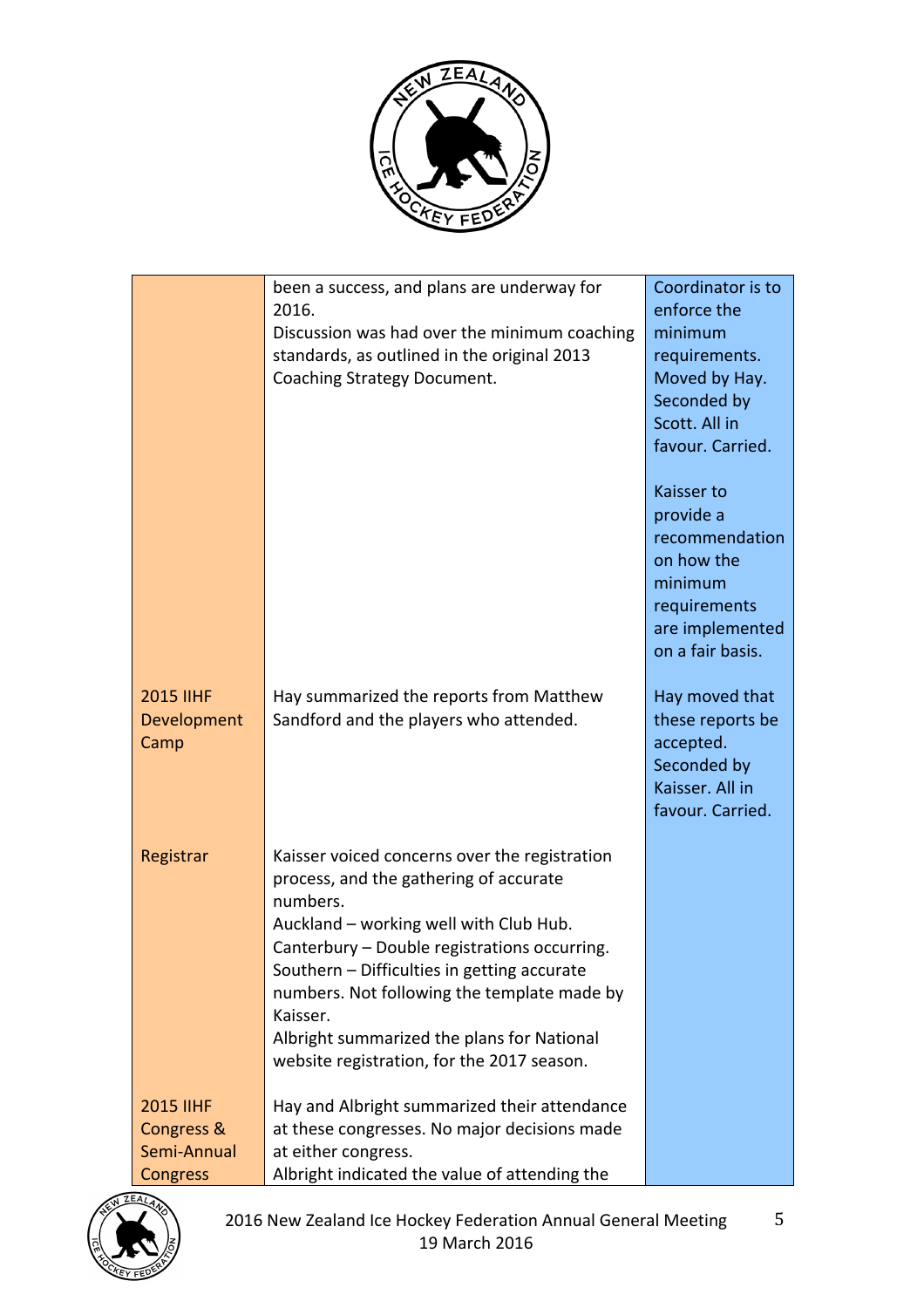

|                                                            | Semi-Annual Congress, as it have contact with<br>the hosts of the 2016 World Championship<br>Tournaments that NZL would be participating                                                                                                                                                                                                                                                                                                             |  |
|------------------------------------------------------------|------------------------------------------------------------------------------------------------------------------------------------------------------------------------------------------------------------------------------------------------------------------------------------------------------------------------------------------------------------------------------------------------------------------------------------------------------|--|
|                                                            | in.                                                                                                                                                                                                                                                                                                                                                                                                                                                  |  |
| 2015 Asian<br><b>Strategic</b><br><b>Planning</b><br>Group | Scott summarized. NZL is not maximizing its<br>potential in this group.<br>Will look for further involvement in 2016.                                                                                                                                                                                                                                                                                                                                |  |
| <b>IIHF Transfers</b>                                      | Hay summarized Biggs' report.<br>Biggs not looking to continue in 2016.<br>Albright to take over the portfolio.                                                                                                                                                                                                                                                                                                                                      |  |
| <b>Senior Players</b>                                      | Reid summarized the Senior Players' Portfolio<br>in 2015. Done on a private group on Facebook.<br>Main concern is officiating, and inconsistency in<br>communication methods.                                                                                                                                                                                                                                                                        |  |
| <b>National</b><br><b>Teams: Ice</b><br><b>Blacks</b>      | Hay summarized Graham Tappin's report.<br>Some discussion on camp attendance and<br>expectations.<br>Was decided that the coach should decide<br>selections and attendance on a case-by-case<br>basis.<br>Tier Funding: National Coach Coordinator to<br>review criteria for Tier Funding.<br>Kercso-Magos reinforced his opinion of the<br>need to consult further with a regional coach<br>over selections.<br>2015 Results: Silver in 2015 WMIIB. |  |
| <b>National</b><br><b>Teams: Ice</b><br>Fernz              | Albright summarized the 2015 Ice Fernz<br>campaign in Czech Republic and Great Britain.<br>Was an unbalanced team, with two strong lines<br>and remainder made up of youthful players.<br>2015 Results: 6 <sup>th</sup> and relegation to 2016 WWIIB.                                                                                                                                                                                                |  |
| <b>National</b><br>Teams: U20                              | Reid and Albright summarized the 2016 NZU20<br>campaign in Calgary, Canada and Mexico City.                                                                                                                                                                                                                                                                                                                                                          |  |

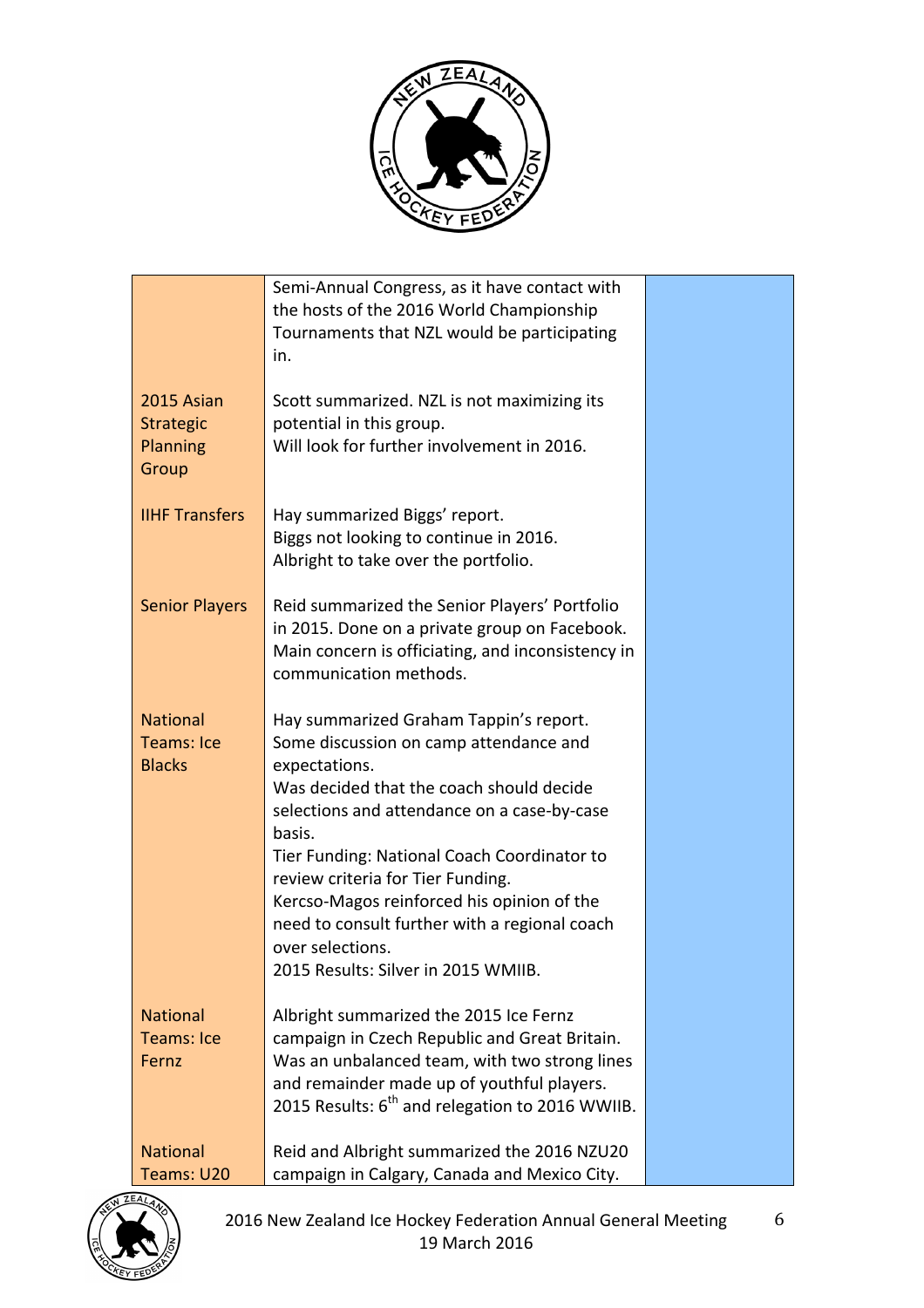

|                                   | Calgary provided a good setting for a camp at                                                                                                                                                                                                                       |                                      |
|-----------------------------------|---------------------------------------------------------------------------------------------------------------------------------------------------------------------------------------------------------------------------------------------------------------------|--------------------------------------|
|                                   | the Hockey Canada facility, and Mexico put on                                                                                                                                                                                                                       |                                      |
|                                   | an organized and safe tournament.                                                                                                                                                                                                                                   |                                      |
|                                   | 2016 Results: Bronze in 2016 WMU20III.                                                                                                                                                                                                                              |                                      |
| <b>National</b><br>Teams: U18     | Albright summarized the 2015 NZU18 campaign<br>in Auckland.<br>Auckland was a good setting for a camp, amidst<br>some distractions.<br>Albright voiced concerns about hosting with a                                                                                |                                      |
|                                   | young team-players were constantly distracted<br>before, during and after games.<br>2015 Results: Silver in 2015 WMU18IIIB.                                                                                                                                         |                                      |
|                                   |                                                                                                                                                                                                                                                                     |                                      |
| Development                       | Albright summarized that plans are underway                                                                                                                                                                                                                         |                                      |
| Team: U18W                        | for an April 2016 Camp in Auckland, and                                                                                                                                                                                                                             |                                      |
|                                   | Leaside visit in August 2016.<br>Must make plans soon for international                                                                                                                                                                                             |                                      |
|                                   | competition in 2017.                                                                                                                                                                                                                                                |                                      |
| Development<br>Team: U16          | Kercso-Magos and Curtis summarized the<br>NZU16 Plans and camps.<br>Indicated that they are still struggling with<br>representation from Canterbury.<br>Whitman and Goodall replied that it is a<br>communication issue, and will be rectified for<br>future camps. |                                      |
| <b>Archives</b>                   | Soper and Albright summarized the state of the<br>NZIHF Archives. Working well, with Soper taking<br>South Island, and Albright with North Island.<br>Archives will have a boost in 2016, with the<br>1987 & 1989 Reunion Weekend planned for<br>September 2016.    |                                      |
| 5. Election of<br><b>Officers</b> |                                                                                                                                                                                                                                                                     |                                      |
| President                         | Nominations were Heather Goodall and<br>Günther Birgel.                                                                                                                                                                                                             | Birgel elected as<br>President for a |

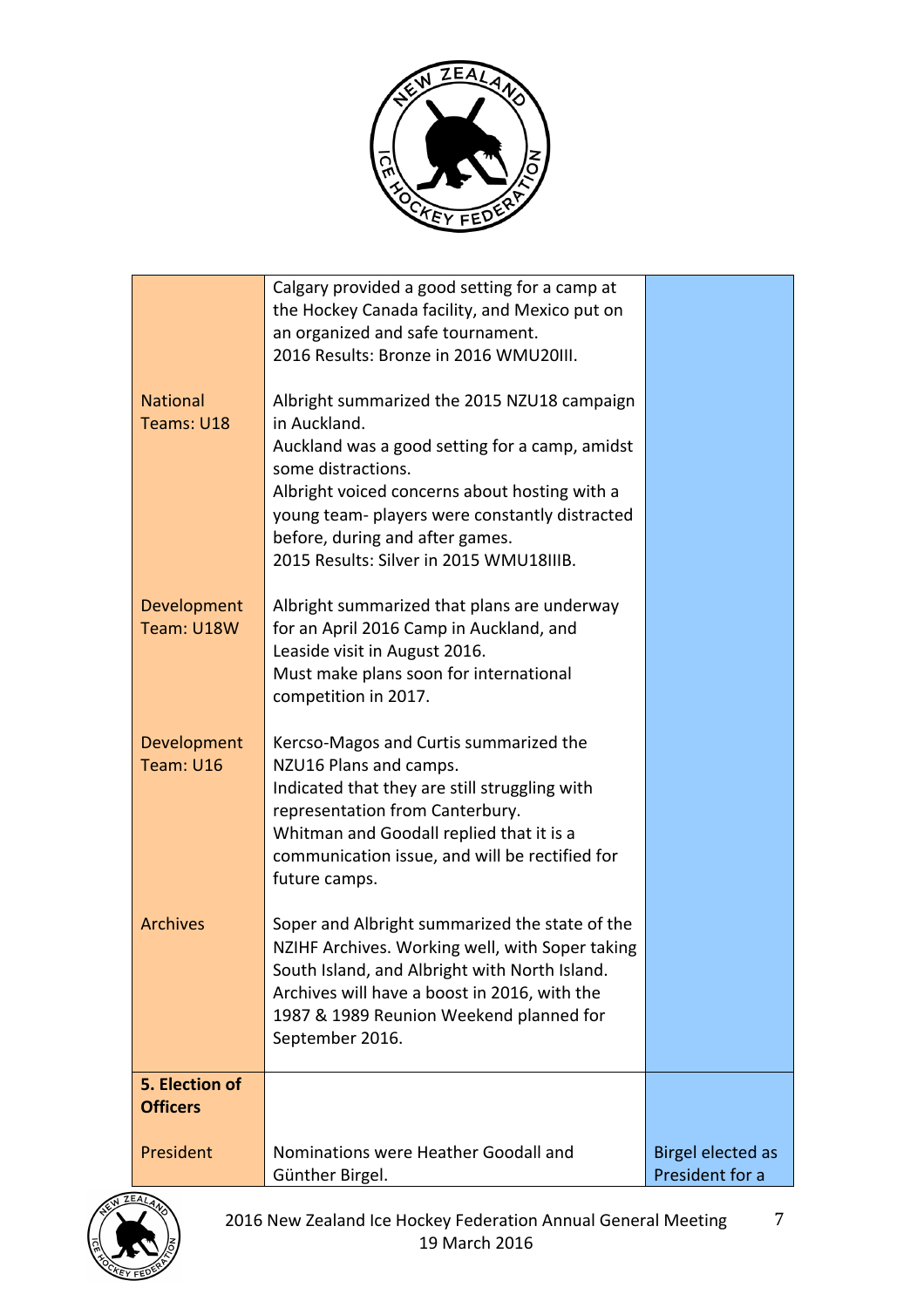

|                                                                                    | Presentations were made by each candidate.                                                                                                                                                                                                                                                                                                                                                                             | two year term.                                                                                          |
|------------------------------------------------------------------------------------|------------------------------------------------------------------------------------------------------------------------------------------------------------------------------------------------------------------------------------------------------------------------------------------------------------------------------------------------------------------------------------------------------------------------|---------------------------------------------------------------------------------------------------------|
| <b>Vice President:</b><br>Director of<br><b>International</b><br><b>Ice Hockey</b> | Kyle Matthews was nominated.                                                                                                                                                                                                                                                                                                                                                                                           | <b>Matthews</b><br>elected as Vice<br>President:<br>Director of<br>International Ice<br>Hockey for 2016 |
| <b>Vice President:</b><br>Director of<br><b>National Ice</b><br>Hockey             | Paul Scott was nominated.                                                                                                                                                                                                                                                                                                                                                                                              | Scott elected as<br><b>Vice President:</b><br>Director of<br><b>National Ice</b><br>Hockey for 2016     |
| <b>Treasurer</b>                                                                   | Andreas Kaisser was nominated.                                                                                                                                                                                                                                                                                                                                                                                         | Kaisser elected<br>as Treasurer for<br>2016                                                             |
| General<br>Secretary                                                               | Jonathan Albright was appointed.                                                                                                                                                                                                                                                                                                                                                                                       | Albright<br>appointed as<br>General<br>Secretary for<br>2016                                            |
| <b>6. Election of</b><br><b>NZIHF</b><br><b>Management</b><br><b>Committee</b>     | President: Günther Birgel<br>VP International Ice Hockey: Kyle Matthews<br>(SIHL)<br>VP National Ice Hockey: Paul Scott (CIHA)<br>Treasurer: Andreas Kaisser<br>General Secretary: Jonathan Albright<br>AIHA Delegate: Dan Biggs<br>AIHA Delegate: Ruth Smillie<br>CIHA Delegate: Heather Goodall<br>SIHL Delegate: Stephen Reid<br><b>NZIHL: TBA</b><br>Women's Hockey: TBA<br>This structure would change if the new |                                                                                                         |
|                                                                                    | proposed constitution is adopted.                                                                                                                                                                                                                                                                                                                                                                                      |                                                                                                         |

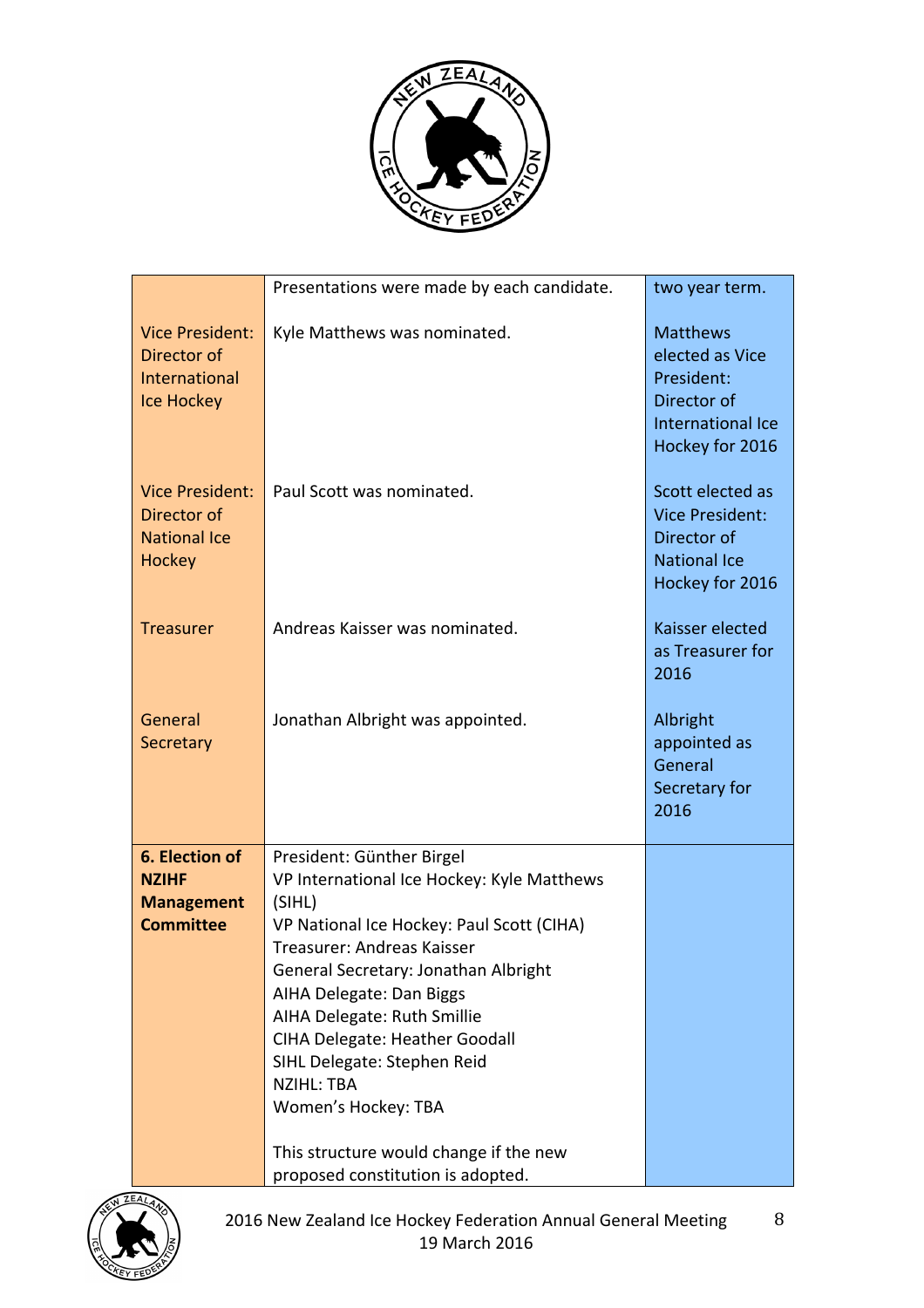

| 7.<br><b>Appointments</b><br>Referee in<br>Chief | <b>Peter Haxell</b>                          |  |
|--------------------------------------------------|----------------------------------------------|--|
| <b>Auditor</b>                                   | Rotto & Associates Ltd.                      |  |
| <b>Disciplinary</b>                              | Stephen Reid                                 |  |
| <b>Senior Players</b>                            | Jonathan Albright                            |  |
| <b>Archives</b>                                  | Jonathan Albright and Marita & Daryl Soper   |  |
| Registrar                                        | Andreas Kaisser                              |  |
| <b>Statistics</b>                                | Jonathan Albright                            |  |
| International<br><b>Transfers</b>                | Jonathan Albright                            |  |
| <b>NZIHL General</b><br><b>Manager</b>           | To be announced.                             |  |
| <b>NZWIHL</b><br>General<br>Manager              | To be announced. Birgel to seek a volunteer. |  |
| <b>Youth IHLNZ</b><br>General<br><b>Manager</b>  | Andreas Kaisser                              |  |
| <b>NZPIHL</b><br><b>Director</b>                 | Andreas Kaisser                              |  |
| <b>NZMIHL</b><br><b>Director</b>                 | Andreas Kaisser                              |  |
| <b>NZJIHL</b><br><b>Director</b>                 | Andreas Kaisser                              |  |

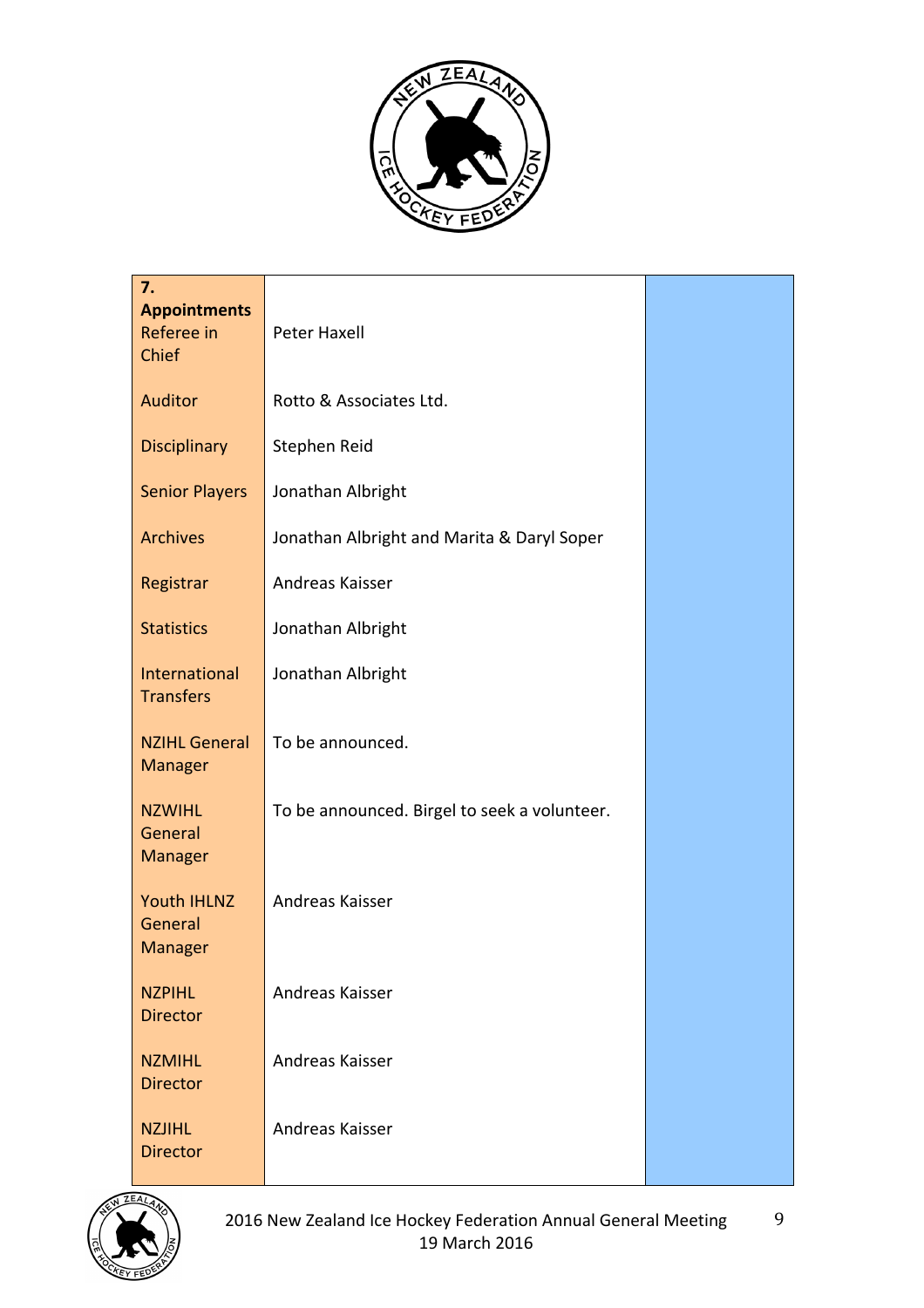

| Sponsorship        | Birgel to investigate a professional                                                                                                                                                                                                                                                                                                                                                                                                                                                                                                                                                                                                                                                                                                                                                                                                                              |                                                                 |
|--------------------|-------------------------------------------------------------------------------------------------------------------------------------------------------------------------------------------------------------------------------------------------------------------------------------------------------------------------------------------------------------------------------------------------------------------------------------------------------------------------------------------------------------------------------------------------------------------------------------------------------------------------------------------------------------------------------------------------------------------------------------------------------------------------------------------------------------------------------------------------------------------|-----------------------------------------------------------------|
|                    | organization.                                                                                                                                                                                                                                                                                                                                                                                                                                                                                                                                                                                                                                                                                                                                                                                                                                                     |                                                                 |
| <b>Marketing</b>   | Vacant                                                                                                                                                                                                                                                                                                                                                                                                                                                                                                                                                                                                                                                                                                                                                                                                                                                            |                                                                 |
| <b>Fundraising</b> | Jonathan Albright                                                                                                                                                                                                                                                                                                                                                                                                                                                                                                                                                                                                                                                                                                                                                                                                                                                 |                                                                 |
| <b>Medical</b>     | Vacant. Stitely to follow up with Bret<br>Dougherty.                                                                                                                                                                                                                                                                                                                                                                                                                                                                                                                                                                                                                                                                                                                                                                                                              |                                                                 |
| 8. Remits          | Southern: Social Player Category.<br>Mills summarized the registration process in<br>Southern.<br>After discussion, was agreed that SIHL to<br>discuss with rinks further, and raise liability<br>issues with new Health & Safety Act Legislation.<br>Junior Leagues Restructure for 2016.<br>Kaisser summarized his remit proposal.<br>Whitman suggested U10 fund flights and<br>transport individually, as they will be travelling<br>with parents/guardians.<br>Jeffreys suggested U14 Women and Women's<br>League do not have overlapping seasons. Will<br>complicate registrations.<br>Kaisser proposed the removal of all age<br>dispensation for females. All in favour.<br>Southern agreed with a one year dispensation<br>for U14 Women (15 year old girls).<br>Auckland suggested the U13 League be pushed<br>later, to September - October - November. | <b>SIHL to discuss</b><br>further with<br>rinks.                |
|                    | Birgel proposed a motion to change age groups.<br>Auckland - Against<br>Canterbury & Southern - In Favour.                                                                                                                                                                                                                                                                                                                                                                                                                                                                                                                                                                                                                                                                                                                                                        | <b>Motion carried</b><br>to review and<br>change age<br>groups. |
|                    | U17 NZMIHL League as proposed. No<br>dispensation for females.                                                                                                                                                                                                                                                                                                                                                                                                                                                                                                                                                                                                                                                                                                                                                                                                    | Moved by Birgel.<br>Seconded by<br>Whitman.                     |

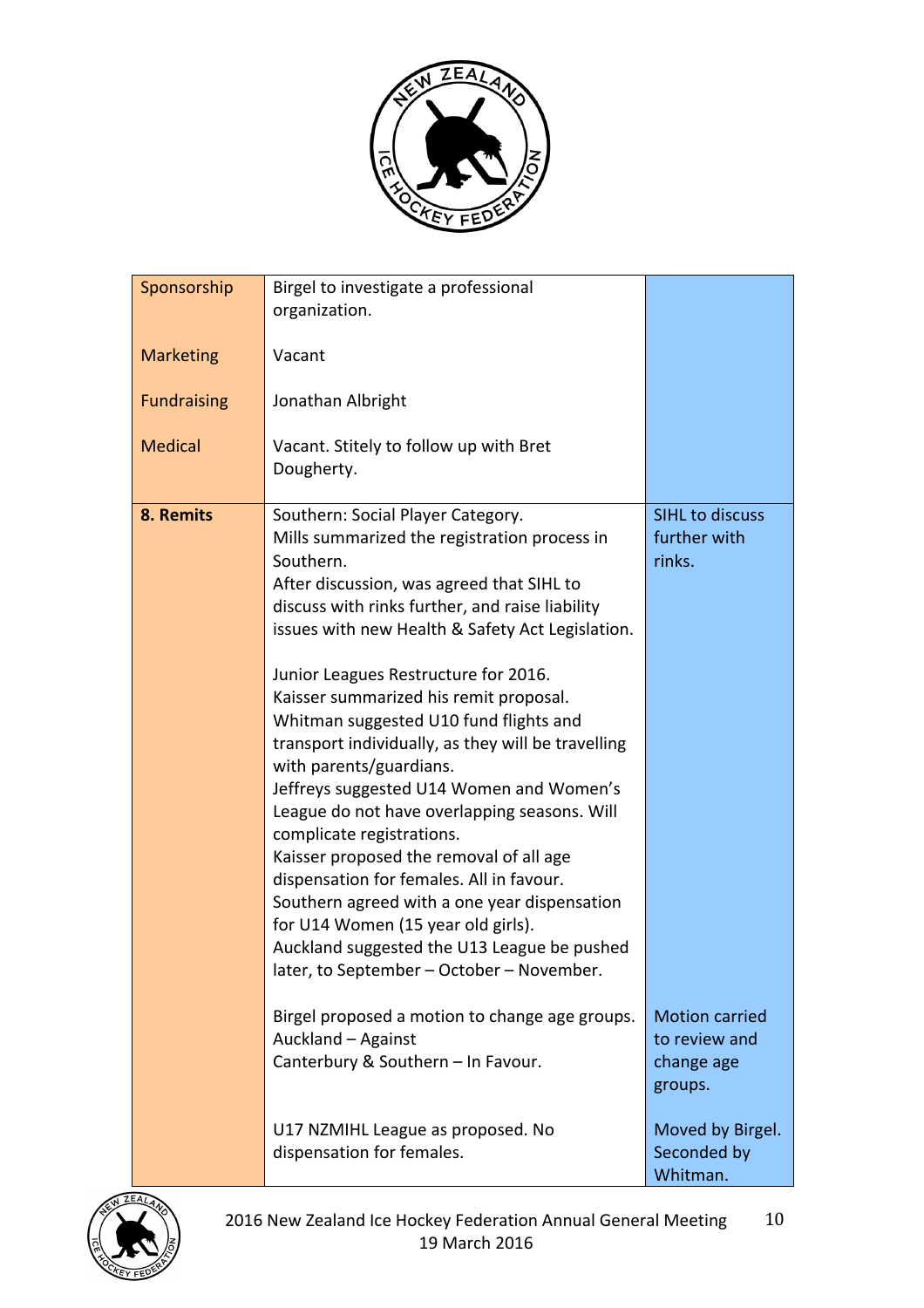

|                          |                                                                                                                                                                                                                                                                              | Carried.                                                          |
|--------------------------|------------------------------------------------------------------------------------------------------------------------------------------------------------------------------------------------------------------------------------------------------------------------------|-------------------------------------------------------------------|
|                          | U14 NZPIHL League as proposed. Kaisser needs<br>to rework schedule, to reduce cost by \$500.                                                                                                                                                                                 | Moved by Birgel.<br>Seconded by<br>Mills. Carried.                |
|                          | U11 League: Kaisser suggested that one region<br>organizes the tournament themselves.<br>Canterbury commits to travel to one<br>tournament.<br>Host region organizes ice time.<br>Players / Teams organize flights, hotel, etc<br>Timing: September/October School Holidays. | Moved by Birgel.<br>Seconded by<br>Goodall. Carried.              |
| 9.2016<br><b>Budget</b>  | Kaisser will provide an updated budget.                                                                                                                                                                                                                                      | To be discussed<br>at the<br>Management<br>Committee<br>meetings. |
| 10.2016<br><b>Events</b> |                                                                                                                                                                                                                                                                              |                                                                   |
| 2017<br><b>WMU20III</b>  | NZIHF to place a bid for Dunedin to host,<br>January 2017.                                                                                                                                                                                                                   |                                                                   |
| <b>2017 WMIIB</b>        | NZIHF to place a bid for Auckland to host,<br>March/April 2017.                                                                                                                                                                                                              |                                                                   |
| <b>2017 WWIIB</b>        | NZIHF to place a bid for Auckland to host,<br>March/April 2017 if WM bid is unsuccessful.                                                                                                                                                                                    |                                                                   |
| <b>NZIHL</b>             | 2016 Schedule has been published.                                                                                                                                                                                                                                            |                                                                   |
| <b>NZWIHL</b>            | 2016-17 Schedule to be determined, once 2017<br>WWIIB Tournament Dates are announced.                                                                                                                                                                                        |                                                                   |
| <b>U14 NZPIHL</b>        | 2016 Schedule is almost ready. To be confirmed<br>at tomorrow's Junior Leagues AGM.                                                                                                                                                                                          |                                                                   |

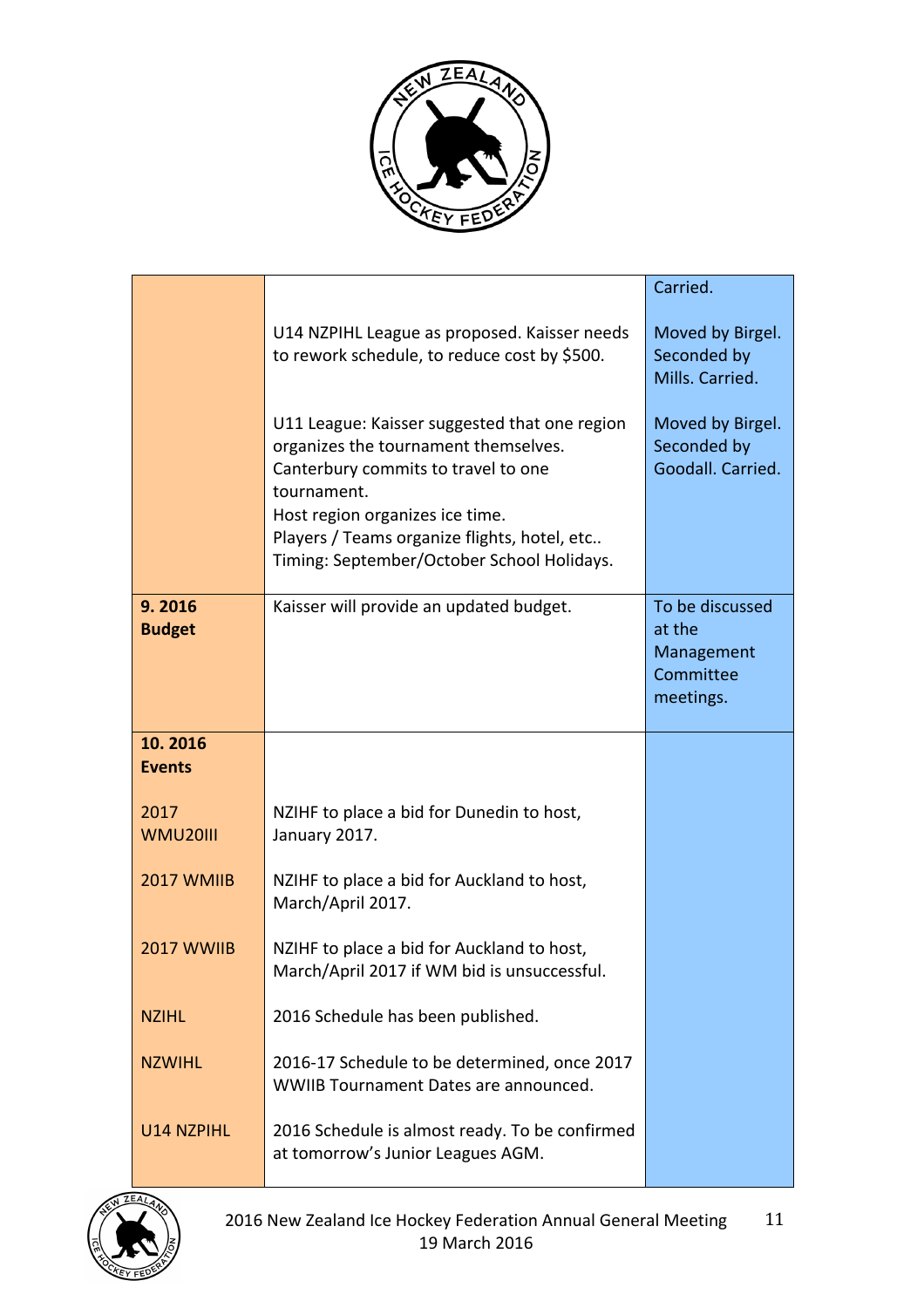

| U17 NZMIHL              | 2016 Schedule is almost ready. To be confirmed    |                  |
|-------------------------|---------------------------------------------------|------------------|
|                         | at tomorrow's Junior Leagues AGM.                 |                  |
|                         |                                                   |                  |
| U20 NZJIHL              | 2016 Schedule is almost ready. To be confirmed    |                  |
|                         | at tomorrow's Junior Leagues AGM.                 |                  |
|                         |                                                   |                  |
| <b>2016 IIHF</b>        | To be announced.                                  | Albright to      |
| <b>Hockey</b>           |                                                   | discuss options  |
| Development             |                                                   | with the IIHF.   |
| Camp                    |                                                   | Management       |
|                         |                                                   | Committee to     |
|                         |                                                   | decide           |
|                         |                                                   | involvement.     |
| <b>2016 ASPG</b>        | Scott discussed options as an alternative to the  | Scott and        |
|                         | Vierumaki Camp.                                   | Albright to      |
|                         |                                                   | discuss with the |
|                         |                                                   | IIHF.            |
|                         |                                                   |                  |
| <b>2016 IIHF</b>        | To be determined. May 2016.                       |                  |
| Congress                |                                                   |                  |
| <b>2015 IIHF</b>        | To be determined. September 2016.                 |                  |
| Semi-Annual             |                                                   |                  |
| Congress                |                                                   |                  |
|                         |                                                   |                  |
| <b>NZIHF</b>            | Albright and Kaisser to discuss and plan.         |                  |
| Coaching                |                                                   |                  |
| <b>Events</b>           |                                                   |                  |
| <b>NZIHF Game</b>       | Albright, Kaisser and Haxell to discuss and plan. |                  |
| <b>Officials Events</b> |                                                   |                  |
|                         |                                                   |                  |
| <b>NT Coaches</b>       | To be determined.                                 |                  |
| <b>Meeting</b>          |                                                   |                  |
| <b>NT Managers</b>      | To be determined.                                 |                  |
| <b>Meeting</b>          |                                                   |                  |
|                         |                                                   |                  |
|                         |                                                   |                  |

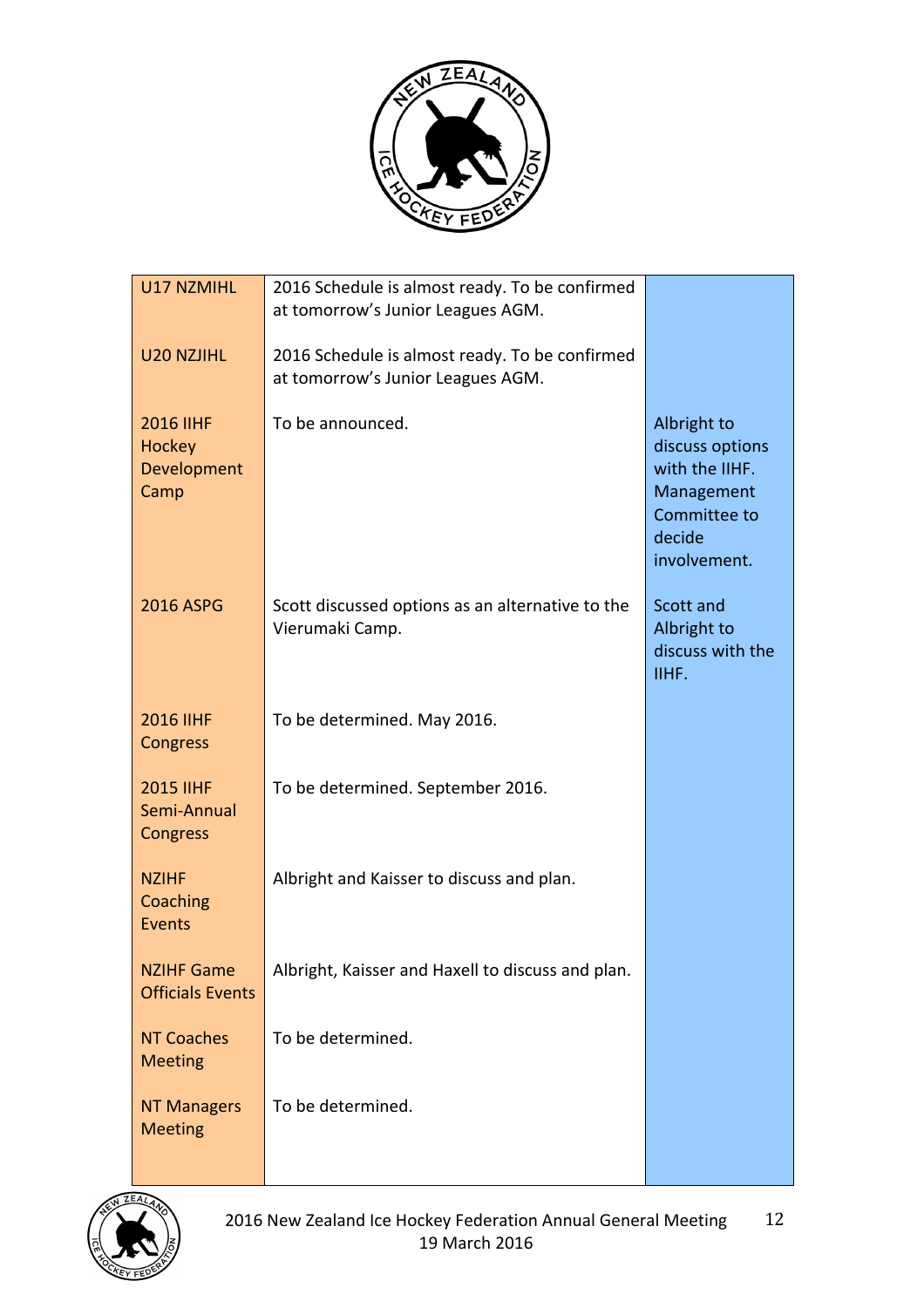

| 11.2016                        | Fees for 2017:                                 | Birgel moved.         |
|--------------------------------|------------------------------------------------|-----------------------|
| <b>Registration</b>            | Associates: \$5.50                             | Seconded by           |
| <b>Fees</b>                    | Learn To Play: \$5.50                          | Kercso-Magos.         |
|                                | 19 and Under: \$27.50                          | All in Favour.        |
|                                | 20 and Over: \$38.50                           | Carried.              |
|                                |                                                | Accepted for<br>2017. |
|                                |                                                |                       |
| 12. Life                       | Birgel moved that Andreas Kaisser be           | Approved.             |
| <b>Memberships</b>             | nominated for NZIHF Life Membership.           |                       |
|                                | Seconded by Kercso-Magos. Unanimous            |                       |
|                                | approval.                                      |                       |
|                                |                                                |                       |
|                                | Kaisser moved that Jonathan Albright be        | Approved.             |
|                                | nominated for NZIHF Life Membership.           |                       |
|                                | Seconded by Reid. Unanimous approval.          |                       |
| 13.                            | Constitutional Review is till being discussed. |                       |
| <b>Constitution</b>            | Draft document is almost ready.                |                       |
| <b>Review</b>                  | Draft will undergo final revisions and will be |                       |
|                                | presented to the Management Committee for      |                       |
|                                | approval.                                      |                       |
|                                | Will then go to the regions for feedback.      |                       |
|                                | Looking to review and possibly adopt at the    |                       |
|                                | 2017 NZIHF AGM.                                |                       |
|                                |                                                |                       |
| 14. General<br><b>Business</b> |                                                |                       |
| <b>NZL Entry for</b>           | NZL will enter all 4 National Teams: WM, WW,   |                       |
| <b>2017 IIHF</b>               | U20 and U18.                                   |                       |
| World                          |                                                |                       |
| Championships                  | Proposal to look into Challenge Cup of Asia    | Moved by Birgel.      |
|                                | involvement for NZU18 Women.                   | Seconded by           |
|                                |                                                | Kercso-Magos.         |
|                                |                                                | All in favour.        |
|                                |                                                | Carried.              |
|                                |                                                | Albright and          |
|                                |                                                | Scott to              |

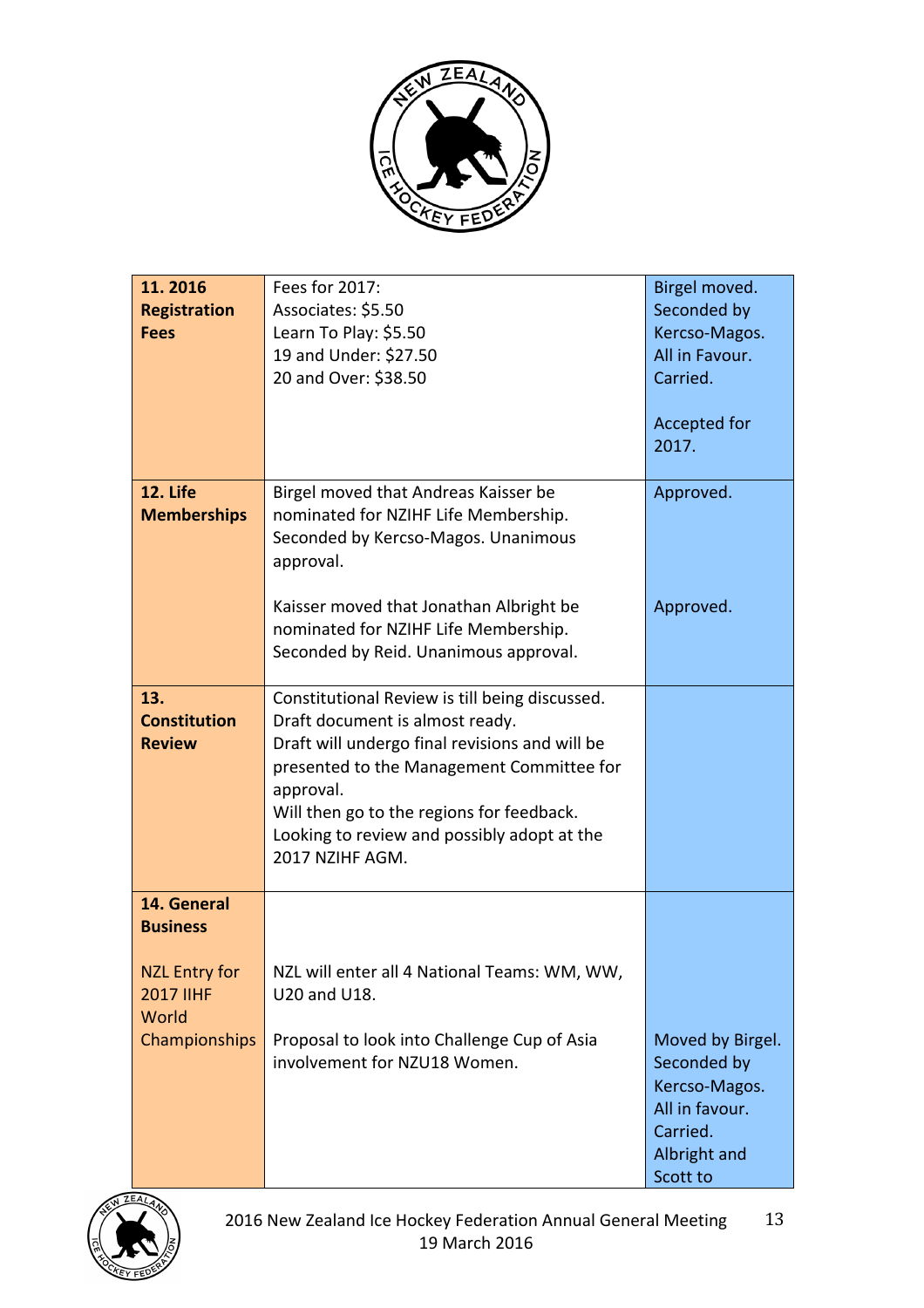

|                                                          |                                                                                                                                                                              | investigate<br>options at<br><b>Annual Congress</b><br>/ASPG.                                                                                            |
|----------------------------------------------------------|------------------------------------------------------------------------------------------------------------------------------------------------------------------------------|----------------------------------------------------------------------------------------------------------------------------------------------------------|
| Hosting 2017<br><b>IIHF World</b><br>Championships       | 2017 WMU20III: NZIHF to place a bid for<br>Dunedin to host, January 2017.                                                                                                    |                                                                                                                                                          |
|                                                          | 2017 WMIIB: NZIHF to place a bid for Auckland<br>to host, March/April 2017.                                                                                                  |                                                                                                                                                          |
|                                                          | 2017 WWIIB: NZIHF to place a bid for Auckland<br>to host, March/April 2017 if WM bid is<br>unsuccessful.                                                                     |                                                                                                                                                          |
| <b>National Skills</b><br>Development<br>Programme       | As discussed earlier, Hay and Albright to draft a<br>document and provide to the regions for<br>consideration. Hay indicated that he had initial<br>buy-in from all regions. |                                                                                                                                                          |
| <b>National</b><br>Goaltender<br>Coaching<br>Coordinator | Goodall summarized proposed position.                                                                                                                                        | Goodall<br>appointed as<br><b>NZIHF National</b><br>Goaltending<br>Coaching<br>Coordinator. Will<br>provide a plan to<br>the<br>Management<br>Committee. |
| <b>NZIHF Reunion</b><br>Weekend:<br>September<br>2016    | Albright summarized the weekend plans.<br>Hoping that this event will assist with NZIHF<br><b>Historical Records and Archives.</b><br>Scott assisting with this project.     |                                                                                                                                                          |
| Youth<br>Protection<br><b>Policy</b>                     | Stitely reminded the NZIHF that this must be<br>followed up by all regions.                                                                                                  |                                                                                                                                                          |